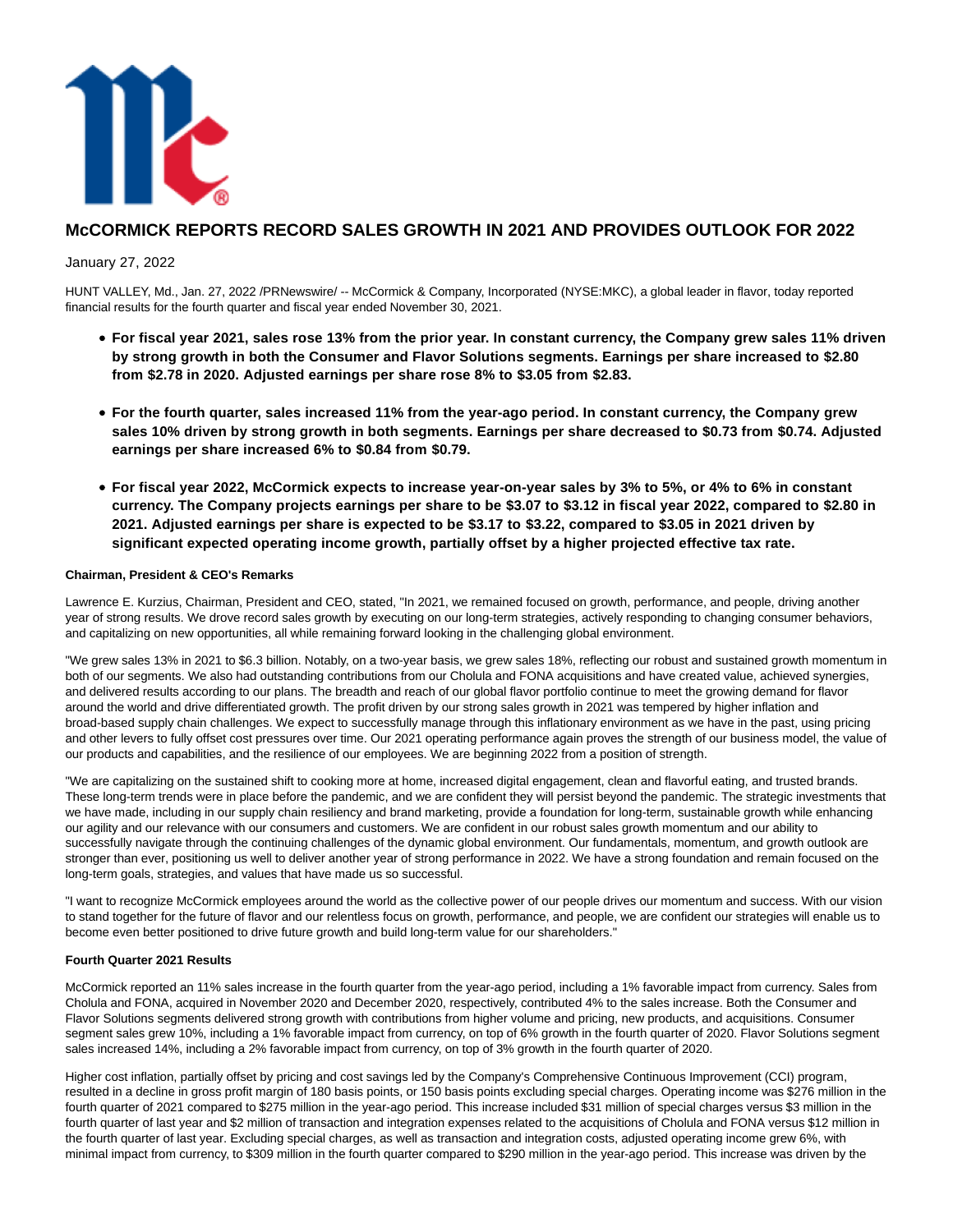favorable impact of higher sales and CCI-led cost savings, partially offset by the impact of higher cost inflation.

Earnings per share was \$0.73 in the fourth quarter of 2021 compared to \$0.74 in the fourth quarter of 2020. Special charges and transaction and integration expenses lowered earnings per share by \$0.11 in the fourth quarter of 2021 and \$0.05 in the fourth quarter of 2020. Excluding these impacts, adjusted earnings per share was \$0.84 in the fourth quarter of 2021 compared to \$0.79 in the year-ago period. This 6% increase in adjusted earnings per share was driven primarily by higher sales, partially offset by higher cost inflation.

#### **Fiscal Year 2021 Results**

McCormick reported a 13% sales increase in 2021 compared to 2020, including a 2% favorable impact from currency. Sales from Cholula and FONA contributed 4% to the sales increase. Consumer segment sales grew 9%, or 7% in constant currency, driven by consumers' sustained preference for cooking more at home, fueled by the Company's brand marketing, strong digital engagement and new products, as well as acquisition growth. Flavor Solutions segment sales increased 19%, or 16% in constant currency, driven by incremental sales from acquisitions and growth driven equally from packaged food and beverage companies, as well as restaurant and other food service customers.

Gross profit margin declined 160 basis points versus the year-ago period and adjusted gross profit margin, excluding special charges and transaction and integration expenses, declined 140 basis points. This decline was driven by higher cost inflation, partially offset by pricing and cost savings led by the Company's CCI program. Operating income was \$1.02 billion in 2021 compared to \$1.00 billion in the prior year. This increase was driven by higher sales partially offset by gross margin compression and strategic investment spending, as well as higher special charges and transaction and integration expenses. In fiscal 2021, the Company recognized \$51 million of special charges versus \$7 million in 2020 and \$35 million of transaction and integration expenses related to the acquisitions of Cholula and FONA versus \$12 million in 2020. Excluding special charges, as well as transaction and integration expenses, adjusted operating income grew 8% to \$1.10 billion compared to \$1.02 billion in the year-ago period, or 6% in constant currency.

Earnings per share was \$2.80 in 2021 compared to \$2.78 in the prior year. The net impact of special charges, transaction and integration expenses, including an unfavorable income tax expense impact from a discrete item related to the acquisition of FONA, and the gain on the sale of the Company's minority stake in Eastern Condiments Private Ltd (Eastern) lowered earnings per share by \$0.25 in 2021. Special charges and transaction and integration expenses lowered earnings per share by \$0.05 in 2020. Excluding these impacts, adjusted earnings per share grew 8% to \$3.05 in 2021 compared to \$2.83 in 2020, driven primarily by higher adjusted operating income.

Net cash provided by operating activities was \$828 million in 2021 compared to \$1.04 billion in 2020. The decrease was primarily due to the higher use of cash associated with working capital, including higher inventory levels to support increased demand and mitigate supply and service issues, and the payment of transaction and integration costs.

#### **Fiscal Year 2022 Financial Outlook**

McCormick's broad and advantaged global flavor portfolio enables the Company to meet the rising demand for flavor around the world. The Company is capitalizing on the growing consumer interests in healthy and flavorful cooking, digital engagement, trusted brands, and purpose-minded practices. McCormick is sustainably positioned to continue on its growth trajectory through its alignment with consumer trends, the breadth and reach of its portfolio, and its effective growth strategies.

In 2022, the Company expects to grow sales by 3% to 5% compared to 2021, which in constant currency is 4% to 6%. McCormick expects sales growth to be driven by brand marketing, new products, category management and differentiated customer engagement, as well as pricing actions, which in conjunction with cost savings, are expected to offset anticipated inflationary pressures.

Operating income in 2022 is expected to grow by 13% to 15% from \$1.02 billion in 2021. The Company anticipates integration expenses related to the FONA acquisition of approximately \$3 million in 2022. In addition, McCormick expects approximately \$30 million of special charges in 2022 that relate to previously announced organization and streamlining actions. Excluding the impact of integration expenses as well as special charges in 2022 and 2021, adjusted operating income is expected to increase 7% to 9%, which in constant currency is 8% to 10%.

McCormick projects 2022 earnings per share to be in the range of \$3.07 to \$3.12, compared to \$2.80 of earnings per share in 2021. The Company expects integration expenses, as well as special charges, to lower earnings per share by \$0.10 in 2022. Excluding these impacts, the Company projects 2022 adjusted earnings per share to be in the range of \$3.17 to \$3.22, compared to \$3.05 of adjusted earnings per share in 2021, which represents an expected increase of 4% to 6%, or in constant currency 5% to 7%. This reflects strong operating growth, partially offset by a 3% headwind from an anticipated increase in the Company's projected adjusted effective tax rate. For fiscal 2022, the Company expects strong cash flow and anticipates returning a significant portion to shareholders through dividends.

#### **Business Segment Results**

#### **Consumer Segment**

| (in millions)                                 | Three months ended |            | <b>Twelve months ended</b> |  |            |  |            |
|-----------------------------------------------|--------------------|------------|----------------------------|--|------------|--|------------|
|                                               |                    | 11/30/2021 | 11/30/2020                 |  | 11/30/2021 |  | 11/30/2020 |
| Net sales                                     |                    | \$1.123.6  | 1.023.7                    |  | \$3.937.5  |  | 3.596.7    |
| Operating income, excluding special           |                    |            |                            |  |            |  |            |
| charges, transaction and integration expenses |                    | 250.4      | 220.7                      |  | 804.9      |  | 780.9      |

Consumer segment sales increased 10% from the fourth quarter of 2020, which includes a 2% increase from the Cholula acquisition. In constant currency, sales increased 9% driven by the Americas and Asia/Pacific regions.

- Consumer sales in the Americas rose 13% compared to the fourth quarter of 2020, with minimal impact from currency. The increase included a 3% contribution from the Cholula acquisition and broad-based growth across the branded portfolio.
- Consumer sales in Europe, Middle East and Africa (EMEA) declined 5% compared to the year-ago period, with minimal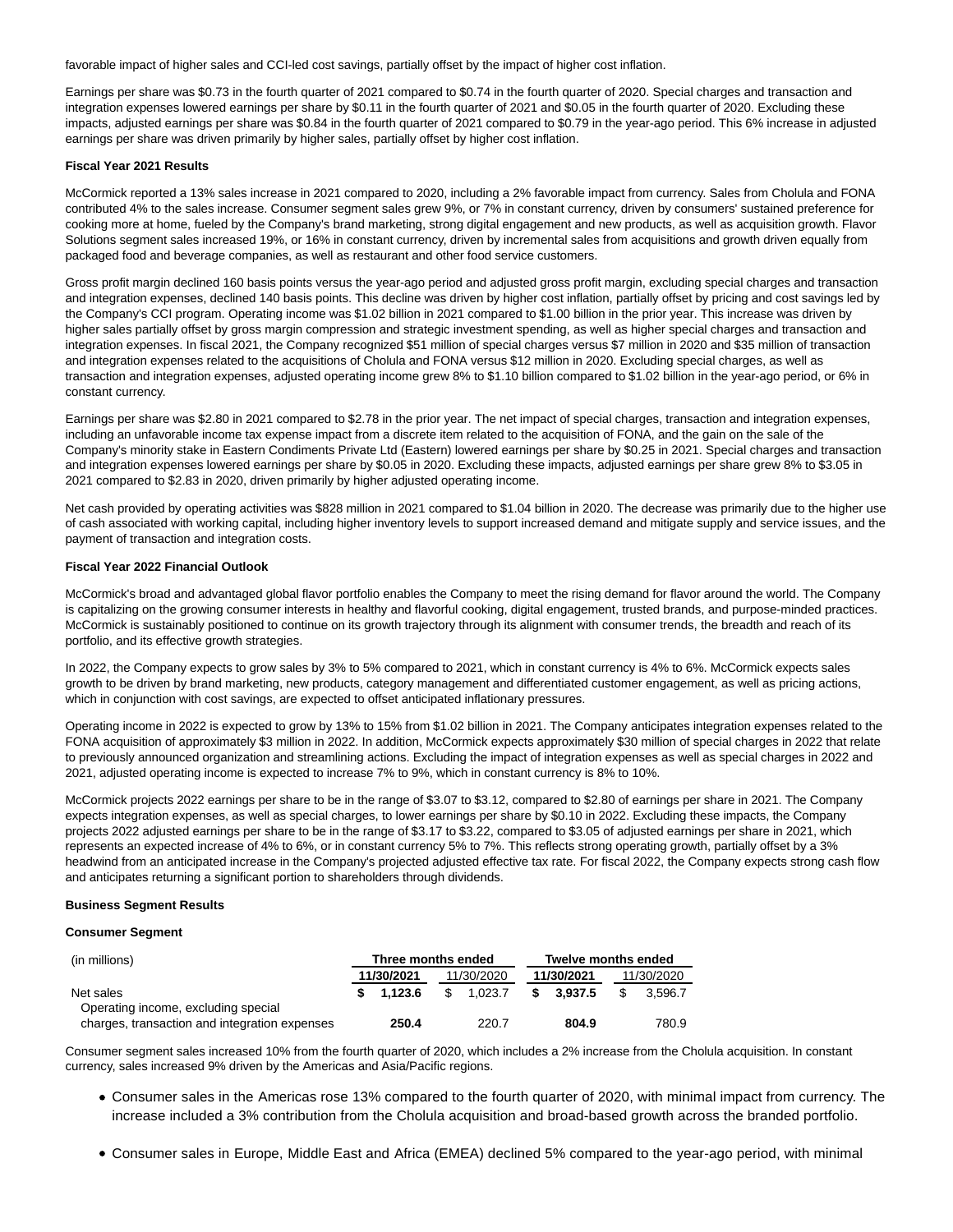impact from currency. Sales declined due to lapping substantially higher demand in the year-ago period.

Consumer sales in the Asia/Pacific region increased 16% compared to the year-ago period, or 11% in constant currency. This increase was driven by the recovery of demand compared to the year-ago period for products related to away-from-home consumption, as well as higher sales of cooking at-home products across the region.

Consumer segment operating income, excluding special charges and transaction expenses, increased 14% to \$250 million in the fourth quarter of 2021 compared to \$221 million in the year-ago period. In constant currency, Consumer operating income increased 13%. Higher sales, CCI-led cost savings and a planned reduction in brand marketing more than offset higher cost inflation.

### **Flavor Solutions Segment**

| (in millions)                                 | Three months ended |            | <b>Twelve months ended</b> |    |            |  |            |
|-----------------------------------------------|--------------------|------------|----------------------------|----|------------|--|------------|
|                                               |                    | 11/30/2021 | 11/30/2020                 |    | 11/30/2021 |  | 11/30/2020 |
| Net sales                                     |                    | 606.7      | 534.2                      | \$ | 2.380.4    |  | 2.004.6    |
| Operating income, excluding special           |                    |            |                            |    |            |  |            |
| charges, transaction and integration expenses |                    | 58.3       | 69.5                       |    | 296.6      |  | 237.9      |

Flavor Solutions segment sales increased 14% compared to the fourth quarter of 2020, with the FONA and Cholula acquisitions contributing 7% to the increase. In constant currency, sales increased 12% led by the Americas and EMEA regions.

- In the Americas, Flavor Solutions sales rose 14% from the year-ago period, or 13% in constant currency. The increase was driven by an 11% contribution from the FONA and Cholula acquisitions as well as continued growth with packaged food and beverage companies and higher sales to branded foodservice customers.
- Flavor Solutions sales in EMEA increased 19% compared to the fourth quarter of 2020, or 16% in constant currency. Strong growth with quick service restaurants and branded foodservice customers combined with higher sales to packaged food and beverage companies drove the increase.
- Flavor Solutions sales in the Asia/Pacific region grew 4% compared to the fourth quarter of 2020. In constant currency, sales increased 1%. This increase was driven by higher sales to quick service restaurants, partially impacted by the timing of customers' promotional activities.

Flavor Solutions segment operating income, excluding special charges and transaction expenses, declined 16% to \$58 million in the fourth quarter of 2021 compared to \$70 million in the year-ago period. In constant currency, Flavor Solutions operating income decreased 15% driven by higher cost inflation and unfavorable product mix with a partial offset from higher sales and CCI-led cost savings.

#### **Non-GAAP Financial Measures**

The tables below include financial measures of adjusted gross profit, adjusted gross profit margin, adjusted operating income, adjusted operating income margin, adjusted income tax expense, adjusted income tax rate, adjusted net income and adjusted diluted earnings per share. These represent non-GAAP financial measures which are prepared as a complement to our financial results prepared in accordance with United States generally accepted accounting principles. These financial measures exclude the impact, as applicable, of the following:

Special charges – In our consolidated income statement, we include a separate line item captioned "Special charges" in arriving at our consolidated operating income. Special charges consist of expenses associated with certain actions undertaken by the Company to reduce fixed costs, simplify or improve processes, and improve our competitiveness and are of such significance in terms of both up-front costs and organizational/structural impact to require advance approval by our Management Committee. Upon presentation of any such proposed action (including details with respect to estimated costs, which generally consist principally of employee severance and related benefits, together with ancillary costs associated with the action that may include a non-cash component or a component which relates to inventory adjustments that are included in cost of goods sold; impacted employees or operations; expected timing; and expected savings) to the Management Committee and the Committee's advance approval, expenses associated with the approved action are classified as special charges upon recognition and monitored on an ongoing basis through completion.

Transaction and integration expenses associated with the Cholula and FONA acquisitions – We exclude certain costs associated with our acquisitions of Cholula and FONA in November and December 2020, respectively, and their subsequent integration into the Company. Such costs, which we refer to as "Transaction and integration expenses", include transaction costs associated with each acquisition, as well as integration costs following the respective acquisition, including the impact of the acquisition date fair value adjustment for inventory, together with the impact of discrete tax items, if any, directly related to each acquisition.

Income from sale of unconsolidated operations – We exclude the gain realized upon our sale of an unconsolidated operation in March 2021. The sale of our 26% interest in Eastern Condiments Private Ltd resulted in a gain of \$13.4 million, net of tax of \$5.7 million. The gain is included in Income from unconsolidated operations in our consolidated income statement.

We believe that these non-GAAP financial measures are important. The exclusion of the items noted above provides additional information that enables enhanced comparisons to prior periods and, accordingly, facilitates the development of future projections and earnings growth prospects. This information is also used by management to measure the profitability of our ongoing operations and analyze our business performance and trends.

These non-GAAP financial measures may be considered in addition to results prepared in accordance with GAAP, but they should not be considered a substitute for, or superior to, GAAP results. In addition, these non-GAAP financial measures may not be comparable to similarly titled measures of other companies because other companies may not calculate them in the same manner that we do. We intend to continue to provide these non-GAAP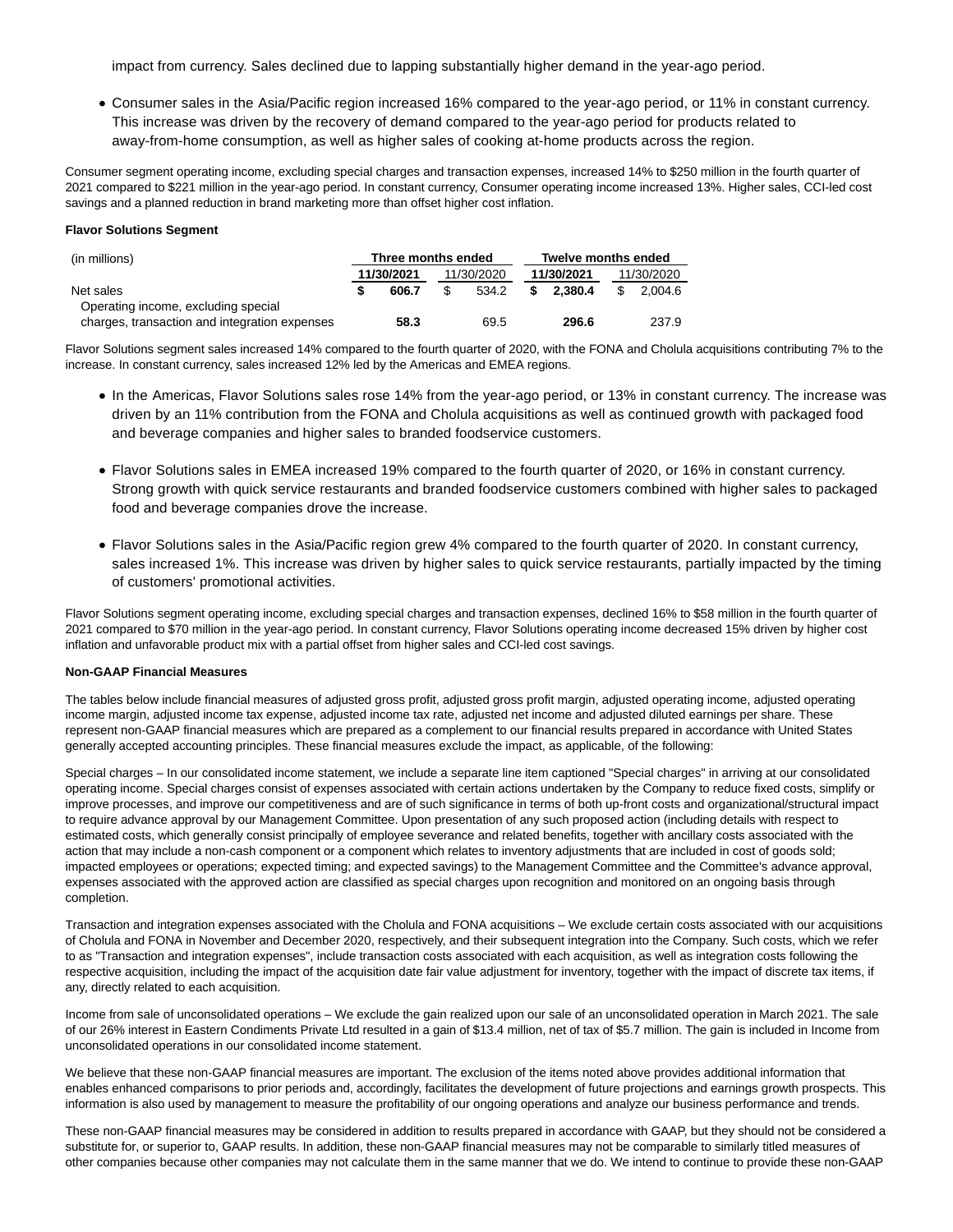financial measures as part of our future earnings discussions and, therefore, the inclusion of these non-GAAP financial measures will provide consistency in our financial reporting. A reconciliation of these non-GAAP financial measures to the related GAAP financial measures is provided below:

| (in millions except per share data)                | <b>Three Months Ended</b> |             | Year Ended    |             |  |
|----------------------------------------------------|---------------------------|-------------|---------------|-------------|--|
|                                                    | 11/30/2021                | 11/30/2020  | 11/30/2021    | 11/30/2020  |  |
| Gross profit                                       | 702.9<br>\$               | 660.7<br>\$ | \$2,494.6     | \$2,300.4   |  |
| Impact of transaction and integration expenses     |                           |             |               |             |  |
| included in cost of goods sold (1)                 |                           |             | 6.3           |             |  |
| Impact of special charges included in cost of      |                           |             |               |             |  |
| goods sold (2)                                     | 4.7                       |             | 4.7           |             |  |
| Adjusted gross profit                              | 707.6<br>\$               | \$<br>660.7 | \$2,505.6     | \$2,300.4   |  |
| Adjusted gross profit margin (3)                   | 40.9%                     | 42.4%       | 39.7%         | 41.1%       |  |
| Operating income                                   | 276.2                     | 274.9<br>\$ | \$1,015.1     | 999.5<br>\$ |  |
| Impact of transaction and integration expenses in  |                           |             |               |             |  |
| cost of goods sold (1)                             |                           |             | 6.3           |             |  |
| Impact of other transaction and integration        |                           |             |               |             |  |
| expenses (1)                                       | 2.0                       | 12.4        | 29.0          | 12.4        |  |
| Impact of special charges included in cost of      |                           |             |               |             |  |
| goods sold (2)                                     | 4.7                       |             | 4.7           |             |  |
| Impact of other special charges (2)                | 25.8                      | 2.9         | 46.4          | 6.9         |  |
| Adjusted operating income                          | 308.7                     | \$<br>290.2 | \$<br>1,101.5 | \$1,018.8   |  |
| % increase versus year-ago period                  | 6.4%                      |             | 8.1%          |             |  |
| Adjusted operating income margin (3)               | 17.8%                     | 18.6%       | 17.4%         | 18.2%       |  |
| Income tax expense                                 | 57.2                      | \$<br>57.5  | \$192.7       | \$<br>174.9 |  |
| Impact of transaction and integration expenses (1) | 0.4                       | 1.9         | (2.7)         | 1.9         |  |
| Impact of special charges (2)                      | 2.2                       | 0.9         | 7.1           | 2.1         |  |
| Adjusted income tax expense                        | 59.8<br>\$                | \$<br>60.3  | \$197.1       | \$<br>178.9 |  |
| Adjusted income tax rate (4)                       | 21.3%                     | 22.9%       | 20.1%         | 19.9%       |  |
| Net income                                         | 197.4                     | \$<br>200.7 | \$755.3       | \$<br>747.4 |  |
| Impact of transaction and integration expenses (1) | 1.6                       | 10.5        | 38.0          | 10.5        |  |
| Impact of special charges (2)                      | 28.3                      | 2.0         | 44.0          | 4.8         |  |
| Impact of after-tax gain on sale of unconsolidated |                           |             |               |             |  |
| operations                                         |                           |             | (13.4)        |             |  |
| Adjusted net income                                | 227.3                     | \$<br>213.2 | \$823.9       | \$<br>762.7 |  |
| % increase versus year-ago period                  | 6.6%                      |             | $8.0\%$       |             |  |
| Earnings per share - diluted                       | \$<br>0.73                | \$<br>0.74  | \$<br>2.80    | \$<br>2.78  |  |
| Impact of transaction and integration expenses (1) |                           | 0.04        | 0.14          | 0.04        |  |
| Impact of special charges (2)                      | 0.11                      | 0.01        | 0.16          | 0.01        |  |
| Impact of sale unconsolidated investment           |                           |             | (0.05)        |             |  |
| Adjusted earnings per share - diluted              | 0.84<br>\$                | \$<br>0.79  | \$<br>3.05    | \$<br>2.83  |  |
| % increase versus year-ago period                  | 6.3%                      |             | 7.8%          |             |  |

(1) Transaction and integration expenses include those expenses associated with our acquisitions of Cholula and FONA. These expenses include transaction expenses, integration expenses, including the effect of fair value adjustment to acquired inventories on Cost of goods sold and the impact of a discrete deferred state income tax expense item, directly related to our December 2020 acquisition of FONA. This discrete tax item had an unfavorable impact of \$10.4 million or \$0.04 per diluted share for the twelve months ended November 30, 2021.

(2) Special charges for the three and twelve months ended November 30, 2021 include \$4.7 million which is reflected in Cost of goods sold and an \$11.2 million non-cash impairment charge associated with the impairment of certain intangible assets.

(3) Adjusted gross profit margin is calculated as adjusted gross profit as a percent of net sales for each period presented. Adjusted operating income margin is calculated as adjusted operating income as a percent of net sales for each period presented.

(4) Adjusted income tax rate is calculated as adjusted income tax expense as a percentage of income from consolidated operations before income taxes excluding transaction and integration expenses and special charges or \$280.7 million and \$982.2 million for the three and twelve months ended November 30, 2021, respectively and \$262.9 million and \$900.8 million for the three and twelve months ended November 30, 2020, respectively.

Because we are a multi-national company, we are subject to variability of our reported U.S. dollar results due to changes in foreign currency exchange rates. Those changes have been volatile over the past several years. The exclusion of the effects of foreign currency exchange, or what we refer to as amounts expressed "on a constant currency basis", is a non-GAAP measure. We believe that this non-GAAP measure provides additional information that enables enhanced comparison to prior periods excluding the translation effects of changes in rates of foreign currency exchange and provides additional insight into the underlying performance of our operations located outside of the U.S. It should be noted that our presentation herein of amounts and percentage changes on a constant currency basis does not exclude the impact of foreign currency transaction gains and losses (that is, the impact of transactions denominated in other than the local currency of any of our subsidiaries in their local currency reported results).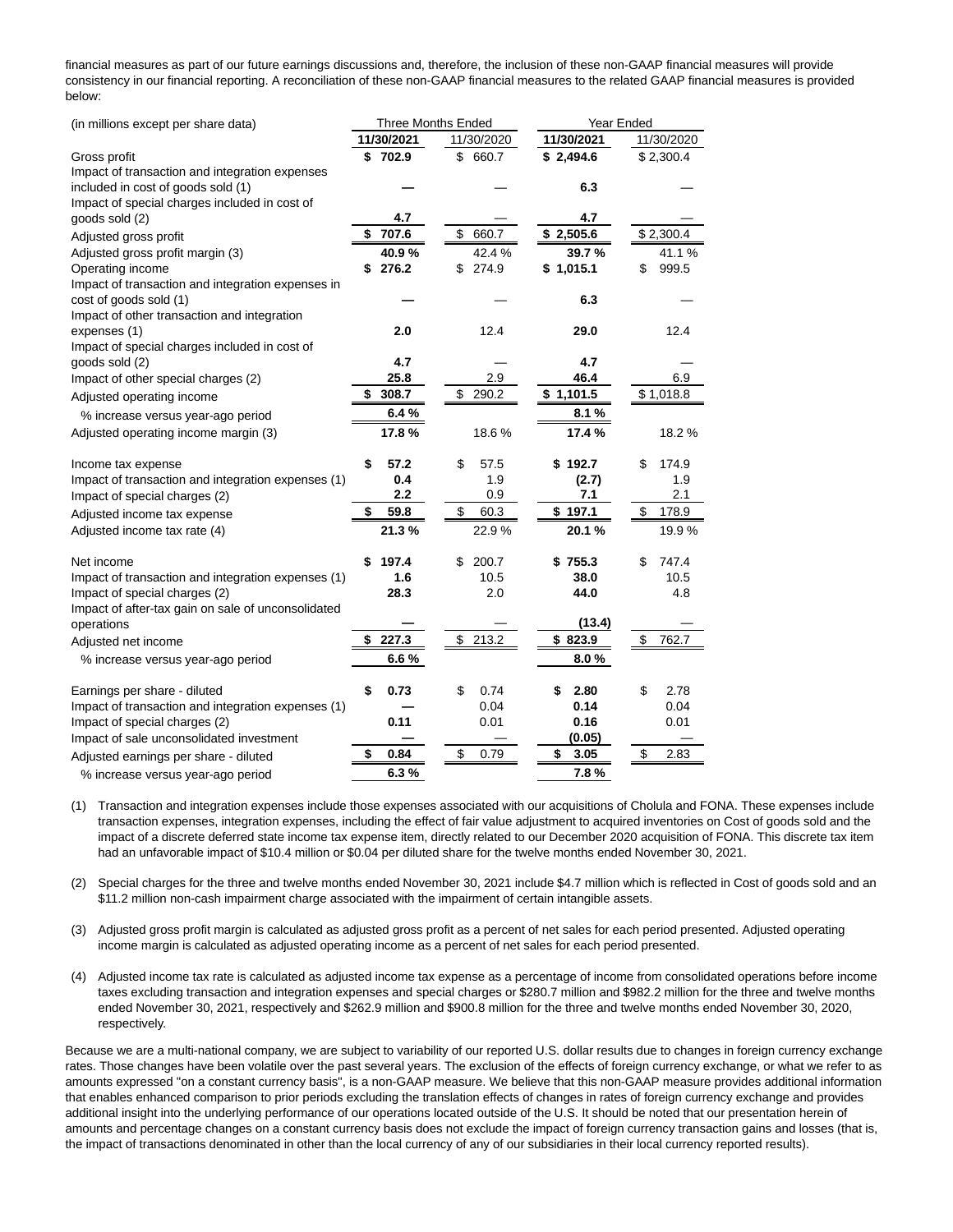Percentage changes in sales and adjusted operating income expressed on a constant currency basis are presented excluding the impact of foreign currency exchange. To present this information for historical periods, current period results for entities reporting in currencies other than the U.S. dollar are translated into U.S. dollars at the average exchange rates in effect during the corresponding period of the prior fiscal year, rather than at the actual average exchange rates in effect during the current fiscal year. As a result, the foreign currency impact is equal to the current year results in local currencies multiplied by the change in the average foreign currency exchange rate between the current fiscal period and the corresponding period of the prior fiscal year. Constant currency growth rates follow:

|                                           | Three Months Ended November 30, 2021 |                   |                                                  |  |  |  |  |
|-------------------------------------------|--------------------------------------|-------------------|--------------------------------------------------|--|--|--|--|
|                                           | Percentage Change                    | Impact of Foreign | Percentage Change on<br><b>Constant Currency</b> |  |  |  |  |
|                                           | as Reported                          | Currency Exchange | <b>Basis</b>                                     |  |  |  |  |
| Net sales                                 |                                      |                   |                                                  |  |  |  |  |
| <b>Consumer segment</b>                   |                                      |                   |                                                  |  |  |  |  |
| Americas                                  | 12.7%                                | 0.4%              | 12.3%                                            |  |  |  |  |
| <b>EMEA</b>                               | (5.2)%                               | (0.3)%            | (4.9)%                                           |  |  |  |  |
| Asia/Pacific                              | 15.5%                                | 4.7%              | 10.8%                                            |  |  |  |  |
| Total Consumer segment                    | 9.8%                                 | 0.6%              | 9.2%                                             |  |  |  |  |
| <b>Flavor Solutions segment</b>           |                                      |                   |                                                  |  |  |  |  |
| Americas                                  | 13.7%                                | 1.0%              | 12.7%                                            |  |  |  |  |
| <b>EMEA</b>                               | 18.6%                                | 2.4%              | 16.2%                                            |  |  |  |  |
| Asia/Pacific                              | 3.8%                                 | 2.6%              | $1.2\%$                                          |  |  |  |  |
| <b>Total Flavor Solutions</b>             | 13.6%                                | 1.5%              | 12.1%                                            |  |  |  |  |
| <b>Total net sales</b>                    | 11.1%                                | $0.9\%$           | 10.2%                                            |  |  |  |  |
| <b>Adjusted operating income</b>          |                                      |                   |                                                  |  |  |  |  |
| Consumer segment                          | 13.5%                                | 0.4%              | 13.1%                                            |  |  |  |  |
| <b>Flavor Solutions segment</b>           | (16.1)%                              | (0.6)%            | $(15.5)\%$                                       |  |  |  |  |
| <b>Total adjusted operating</b><br>income | 6.4%                                 | 0.1%              | 6.3%                                             |  |  |  |  |

|                                           |                                  | Year Ended November 30, 2021                  |                                                           |
|-------------------------------------------|----------------------------------|-----------------------------------------------|-----------------------------------------------------------|
|                                           | Percentage Change<br>as Reported | Impact of Foreign<br><b>Currency Exchange</b> | Percentage Change on<br><b>Constant Currency</b><br>Basis |
| <b>Net sales</b>                          |                                  |                                               |                                                           |
| <b>Consumer segment</b>                   |                                  |                                               |                                                           |
| Americas                                  | 7.3%                             | 0.6%                                          | 6.7%                                                      |
| <b>EMEA</b>                               | 5.8%                             | 4.9%                                          | $0.9\%$                                                   |
| Asia/Pacific                              | 31.6%                            | 8.7%                                          | 22.9%                                                     |
| <b>Total Consumer segment</b>             | 9.5%                             | 2.2%                                          | 7.3%                                                      |
| <b>Flavor Solutions segment</b>           |                                  |                                               |                                                           |
| Americas                                  | 16.6%                            | 1.2%                                          | 15.4%                                                     |
| <b>EMEA</b>                               | 27.3%                            | 5.8%                                          | 21.5%                                                     |
| Asia/Pacific                              | 16.9%                            | 7.5%                                          | 9.4%                                                      |
| <b>Total Flavor Solutions</b>             | 18.7%                            | 2.8%                                          | 15.9%                                                     |
| <b>Total net sales</b>                    | 12.8%                            | 2.4%                                          | 10.4%                                                     |
| <b>Adjusted operating income</b>          |                                  |                                               |                                                           |
| Consumer segment                          | 3.1%                             | 1.8%                                          | 1.3%                                                      |
| <b>Flavor Solutions segment</b>           | 24.7%                            | 2.2%                                          | 22.5%                                                     |
| <b>Total adjusted operating</b><br>income | 8.1%                             | 1.9%                                          | 6.2%                                                      |

To present the percentage change in projected 2022 net sales, adjusted operating income and adjusted earnings per share — diluted on a constant currency basis, 2022 projected local currency net sales, adjusted operating income, and adjusted net income for entities reporting in currencies other than the U.S. dollar are translated into U.S. dollars at currently prevailing exchange rates and are compared to those 2022 local currency projected results, translated into U.S. dollars at the average actual exchange rates in effect during the corresponding months in fiscal year 2021 to determine what the 2022 consolidated U.S. dollar net sales, adjusted operating income and adjusted earnings per share — diluted would have been if the relevant currency exchange rates had not changed from those of the comparable 2021 periods.

|                                                     | Projections for the Year Ending November 30, 2022 |
|-----------------------------------------------------|---------------------------------------------------|
| Percentage change in net sales                      | 3% to 5%                                          |
| Impact of unfavorable foreign currency exchange     | 1%                                                |
| Percentage change in net sales in constant currency | 4% to 6%                                          |
| Percentage change in adjusted operating income      | 7% to 9%                                          |
| Impact of unfavorable foreign currency exchange     | 1%                                                |
| Percentage change in adjusted operating income in   |                                                   |
| constant currency                                   | 8% to 10%                                         |

Percentage change in adjusted earnings per share 4% to 6% and 4% to 6%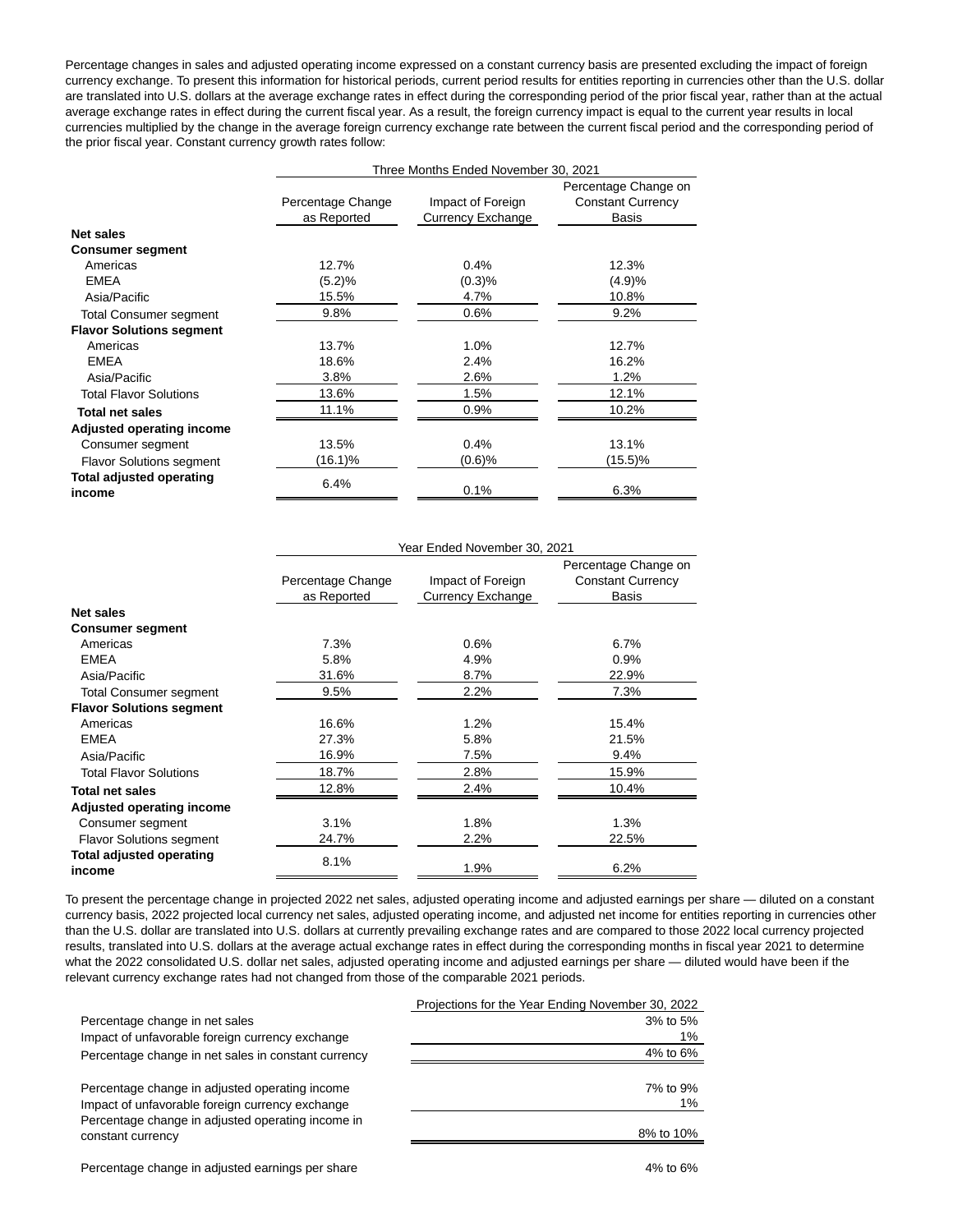| Impact of unfavorable foreign currency exchange            | $1\%$    |
|------------------------------------------------------------|----------|
| Percentage change in adjusted earnings per share - diluted | 5% to 7% |
| in constant currency                                       |          |

The following provides a reconciliation of our estimated earnings per share to adjusted earnings per share for 2022 and actual results for 2021:

| Years Ended      |          |  |  |
|------------------|----------|--|--|
| 2022 Projection  | 11/30/21 |  |  |
| \$3.07 to \$3.12 | \$2.80   |  |  |
| 0.01             | 0.14     |  |  |
| 0.09             | 0.16     |  |  |
|                  | (0.05)   |  |  |
| \$3.17 to \$3.22 | \$3.05   |  |  |
|                  |          |  |  |

#### **Live Webcast**

As previously announced, McCormick will hold a conference call with analysts today at 8:00 a.m. ET. The conference call will be webcast live via the McCormick website. Go to in.mccormick.com and follow directions to listen to the call and access the accompanying presentation materials. At this same location, a replay of the call will be available following the live call. Past press releases and additional information can be found at this address.

#### **Forward-Looking Information**

Certain information contained in this release, including statements concerning expected performance, such as those relating to net sales, gross margin, earnings, cost savings, transaction and integration expenses, special charges, acquisitions, brand marketing support, volume and product mix, income tax expense and the impact of foreign currency rates are "forward-looking statements" within the meaning of Section 21E of the Securities Exchange Act of 1934, as amended. These statements may be identified by the use of words such as "may," "will," "expect," "should," "anticipate," "intend," "believe" and "plan." These statements may relate to: the impact of the COVID-19 pandemic on our business, suppliers, consumers, customers, and employees; disruptions or inefficiencies in the supply chain, including any impact of COVID-19; the expected results of operations of businesses acquired by the company, including the acquisitions of Cholula and FONA; the expected impact of the inflationary cost environment, including commodity, packaging materials and transportation costs on our business, the expected impact of pricing actions on the company's results of operations and gross margins; the expected impact of factors affecting our supply chain, including transportation capacity, labor shortages, and absenteeism; the expected impact of productivity improvements, including those associated with our Comprehensive Continuous Improvement (CCI) program and global enablement initiative; expected working capital improvements; expectations regarding growth potential in various geographies and markets, including the impact from customer, channel, category, and e-commerce expansion; expected trends in net sales and earnings performance and other financial measures; the expected timing and costs of implementing our business transformation initiative, which includes the implementation of a global enterprise resource planning (ERP) system; the expected impact of accounting pronouncements; the expectations of pension and postretirement plan contributions and anticipated charges associated with those plans; the holding period and market risks associated with financial instruments; the impact of foreign exchange fluctuations; the adequacy of internally generated funds and existing sources of liquidity, such as the availability of bank financing; the anticipated sufficiency of future cash flows to enable the payments of interest and repayment of short- and long-term debt as well as quarterly dividends and the ability to issue additional debt securities; and expectations regarding purchasing shares of McCormick's common stock under the existing repurchase authorization.

These and other forward-looking statements are based on management's current views and assumptions and involve risks and uncertainties that could significantly affect expected results. Results may be materially affected by factors such as: the company's ability to drive revenue growth; the company's ability to increase pricing to offset, or partially offset, inflationary pressures on the cost of our products; damage to the company's reputation or brand name; loss of brand relevance; increased private label use; product quality, labeling, or safety concerns; negative publicity about our products; actions by, and the financial condition of, competitors and customers; the longevity of mutually beneficial relationships with our large customers; the ability to identify, interpret and react to changes in consumer preference and demand; business interruptions due to natural disasters, unexpected events or public health crisis, including COVID-19; issues affecting the company's supply chain and procurement of raw materials, including fluctuations in the cost and availability of raw and packaging materials; labor shortage, turnover and labor cost increases; government regulation, and changes in legal and regulatory requirements and enforcement practices; the lack of successful acquisition and integration of new businesses; global economic and financial conditions generally, including the on-going impact of the exit of the United Kingdom (U.K.) from the European Union, availability of financing, interest and inflation rates, and the imposition of tariffs, quotas, trade barriers and other similar restrictions; foreign currency fluctuations; the effects of increased level of debt service following the Cholula and FONA acquisitions as well as the effects that such increased debt service may have on the company's ability to borrow or the cost of any such additional borrowing, our credit rating, and our ability to react to certain economic and industry conditions; risks associated with the phase-out of LIBOR; impairments of indefinite-lived intangible assets; assumptions we have made regarding the investment return on retirement plan assets, and the costs associated with pension obligations; the stability of credit and capital markets; risks associated with the company's information technology systems, including the threat of data breaches and cyberattacks; the company's inability to successfully implement our business transformation initiative; fundamental changes in tax laws; including interpretations and assumptions we have made, and guidance that may be issued, and volatility in our effective tax rate; climate change; Environmental, Social and Governance (ESG) matters; infringement of intellectual property rights, and those of customers; litigation, legal and administrative proceedings; the company's inability to achieve expected and/or needed cost savings or margin improvements; negative employee relations; and other risks described in the company's filings with the Securities and Exchange Commission.

Actual results could differ materially from those projected in the forward-looking statements. The company undertakes no obligation to update or revise publicly any forward-looking statements, whether as a result of new information, future events or otherwise, except as may be required by law.

#### **About McCormick**

McCormick & Company, Incorporated is a global leader in flavor. As a Fortune 500 company with over \$6 billion in annual sales across 160 countries and territories, we manufacture, market and distribute spices, seasoning mixes, condiments and other flavorful products to the entire food industry including e-commerce channels, grocery, food manufacturers and foodservice businesses. Our most popular brands with trademark registrations include McCormick, French's, Frank's RedHot, Stubb's, OLD BAY, Lawry's, Zatarain's, Ducros, Vahiné, Cholula, Schwartz, Kamis, DaQiao, Club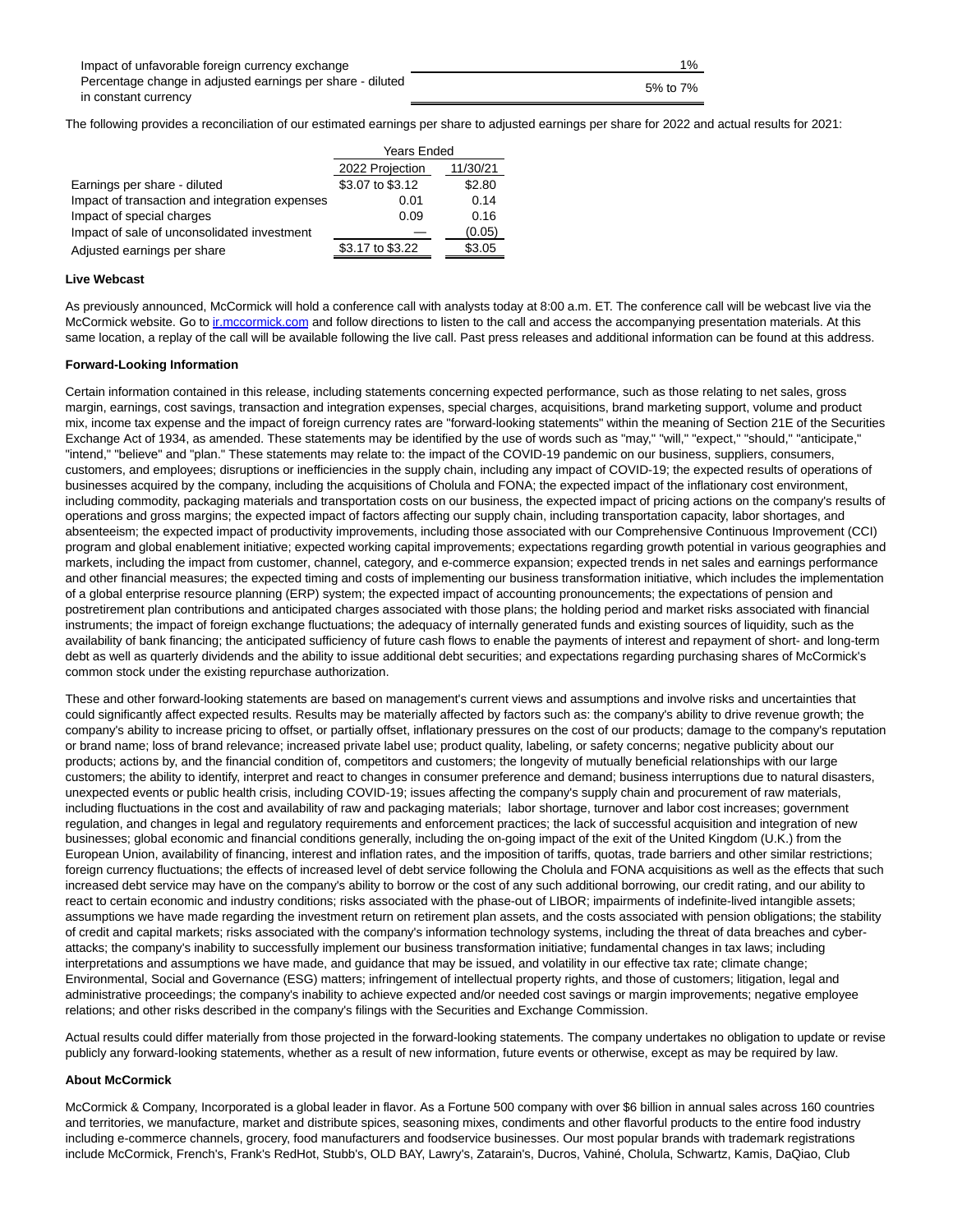House, Aeroplane and Gourmet Garden. Every day, no matter where or what you eat or drink, you can enjoy food flavored by McCormick.

Founded in 1889 and headquartered in Hunt Valley, Maryland USA, McCormick is guided by our principles and committed to our Purpose – To Stand Together for the Future of Flavor. McCormick envisions A World United by Flavor where healthy, sustainable and delicious go hand in hand. To learn more, visi[t www.mccormickcorporation.com o](https://c212.net/c/link/?t=0&l=en&o=3425224-1&h=1954251970&u=http%3A%2F%2Fwww.mccormickcorporation.com%2F&a=www.mccormickcorporation.com)r follow McCormick & Company on Twitter, Instagram and LinkedIn.

#### **For information contact:**

Investor Relations: Kasey Jenkins [- kasey\\_jenkins@mccormick.com](mailto:kasey_jenkins@mccormick.com)

Corporate Communications: Lori Robinson - [lori\\_robinson@mccormick.com](mailto:lori_robinson@mccormick.com)

#### **(Financial tables follow)**

Fourth Quarter Report **McCormick & Company, Incorporated** 

# **Consolidated Income Statement**

**(Unaudited)**

(In millions except per-share data)

|                                            | Three months ended   |         |                      | Year ended |                      |         |                      |         |
|--------------------------------------------|----------------------|---------|----------------------|------------|----------------------|---------|----------------------|---------|
|                                            | November 30,<br>2021 |         | November 30,<br>2020 |            | November 30.<br>2021 |         | November 30,<br>2020 |         |
| Net sales                                  | \$                   | 1,730.3 | \$                   | 1,557.9    | \$                   | 6,317.9 | \$                   | 5,601.3 |
| Cost of goods sold                         |                      | 1,027.4 |                      | 897.2      |                      | 3,823.3 |                      | 3,300.9 |
| Gross profit                               |                      | 702.9   |                      | 660.7      |                      | 2,494.6 |                      | 2,300.4 |
| Gross profit margin                        |                      | 40.6%   |                      | 42.4 %     |                      | 39.5 %  |                      | 41.1%   |
| Selling, general and administrative        |                      |         |                      |            |                      |         |                      |         |
| expense                                    |                      | 398.9   |                      | 370.5      |                      | 1,404.1 |                      | 1,281.6 |
| Transaction and integration expenses       |                      | 2.0     |                      | 12.4       |                      | 29.0    |                      | 12.4    |
| Special charges                            |                      | 25.8    |                      | 2.9        |                      | 46.4    |                      | 6.9     |
| Operating income                           |                      | 276.2   |                      | 274.9      |                      | 1,015.1 |                      | 999.5   |
| Interest expense                           |                      | 33.3    |                      | 32.4       |                      | 136.6   |                      | 135.6   |
| Other income, net                          |                      | 5.3     |                      | 5.1        |                      | 17.3    |                      | 17.6    |
| Income from consolidated operations before |                      |         |                      |            |                      |         |                      |         |
| income taxes                               |                      | 248.2   |                      | 247.6      |                      | 895.8   |                      | 881.5   |
| Income tax expense                         |                      | 57.2    |                      | 57.5       |                      | 192.7   |                      | 174.9   |
| Net income from consolidated operations    |                      | 191.0   |                      | 190.1      |                      | 703.1   |                      | 706.6   |
| Income from unconsolidated operations      |                      | 6.4     |                      | 10.6       |                      | 52.2    |                      | 40.8    |
| Net income                                 |                      | 197.4   | \$                   | 200.7      | \$                   | 755.3   | \$                   | 747.4   |
| Earnings per share - basic                 |                      | 0.74    | \$                   | 0.75       | \$                   | 2.83    | \$                   | 2.80    |
| Earnings per share - diluted               |                      | 0.73    | \$                   | 0.74       | \$                   | 2.80    | \$                   | 2.78    |
|                                            |                      | 267.4   |                      | 267.0      |                      | 267.3   |                      | 266.5   |
| Average shares outstanding - basic         |                      |         |                      |            |                      |         |                      |         |
| Average shares outstanding - diluted       |                      | 269.9   |                      | 269.7      |                      | 269.9   |                      | 269.1   |

| Fourth Quarter Report                                       | McCormick & Company, Incorporated |                   |    |                   |  |
|-------------------------------------------------------------|-----------------------------------|-------------------|----|-------------------|--|
| <b>Consolidated Balance Sheet (Unaudited)</b>               |                                   |                   |    |                   |  |
| (In millions)                                               |                                   |                   |    |                   |  |
|                                                             |                                   | November 30, 2021 |    | November 30, 2020 |  |
| <b>Assets</b>                                               |                                   |                   |    |                   |  |
| Cash and cash equivalents                                   | \$                                | 351.7             | \$ | 423.6             |  |
| Trade accounts receivable, net                              |                                   | 549.5             |    | 528.5             |  |
| Inventories                                                 |                                   | 1,182.3           |    | 1,032.6           |  |
| Prepaid expenses and other current assets                   |                                   | 112.3             |    | 98.9              |  |
| Total current assets                                        |                                   | 2,195.8           |    | 2,083.6           |  |
| Property, plant and equipment, net                          |                                   | 1,140.3           |    | 1,028.4           |  |
| Goodwill                                                    |                                   | 5,335.8           |    | 4,986.3           |  |
| Intangible assets, net                                      |                                   | 3,452.5           |    | 3,239.4           |  |
| Investments and other assets                                |                                   | 781.4             |    | 752.0             |  |
| Total assets                                                |                                   | 12,905.8          | \$ | 12,089.7          |  |
| <b>Liabilities</b>                                          |                                   |                   |    |                   |  |
| Short-term borrowings and current portion of long-term debt | \$                                | 1,309.4           | \$ | 1,150.6           |  |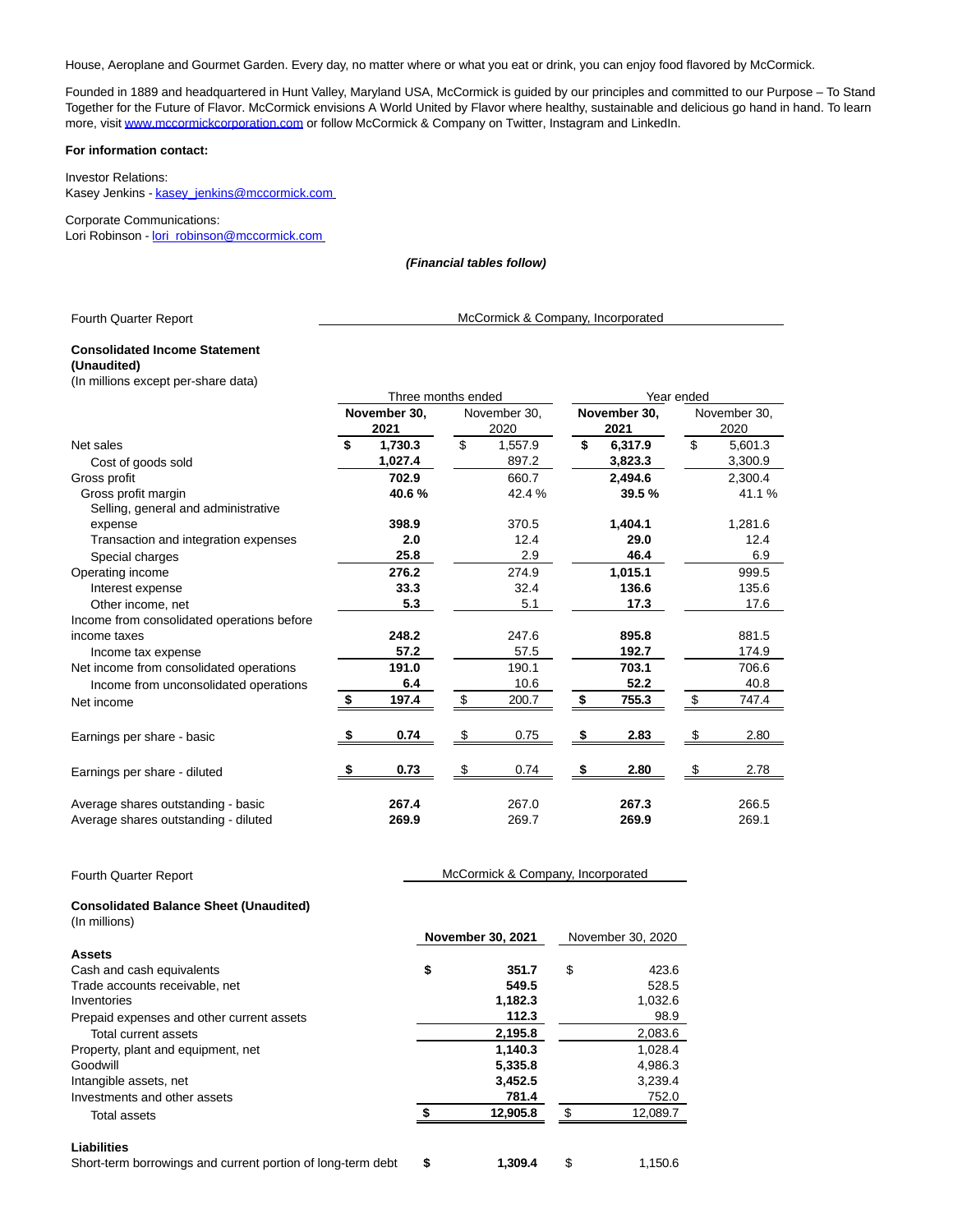| Trade accounts payable                     | 1,064.2  |     | 1,032.3  |
|--------------------------------------------|----------|-----|----------|
| Other accrued liabilities                  | 850.2    |     | 863.6    |
| <b>Total current liabilities</b>           | 3,223.8  |     | 3,046.5  |
| Long-term debt                             | 3.973.3  |     | 3.753.8  |
| Deferred taxes                             | 792.3    |     | 727.2    |
| Other long-term liabilities                | 490.9    |     | 622.2    |
| <b>Total liabilities</b>                   | 8,480.3  |     | 8,149.7  |
| Shareholders' equity                       |          |     |          |
| Common stock                               | 2,055.1  |     | 1,981.3  |
| Retained earnings                          | 2,782.4  |     | 2,415.6  |
| Accumulated other comprehensive loss       | (426.5)  |     | (470.8)  |
| Total McCormick shareholders' equity       | 4,411.0  |     | 3,926.1  |
| Non-controlling interests                  | 14.5     |     | 13.9     |
| Total shareholders' equity                 | 4,425.5  |     | 3,940.0  |
| Total liabilities and shareholders' equity | 12,905.8 | \$. | 12,089.7 |

Fourth Quarter Report **McCormick & Company, Incorporated** 

# **Consolidated Cash Flow Statement (Unaudited)**

(In millions)

|                                                               | <b>Twelve Months Ended</b> |                          |  |  |  |
|---------------------------------------------------------------|----------------------------|--------------------------|--|--|--|
|                                                               | November 30, 2021          | <b>November 30, 2020</b> |  |  |  |
| <b>Operating activities</b>                                   |                            |                          |  |  |  |
| Net income                                                    | \$<br>755.3                | \$<br>747.4              |  |  |  |
| Adjustments to reconcile net income to net cash provided by   |                            |                          |  |  |  |
| operating activities:                                         |                            |                          |  |  |  |
| Depreciation and amortization                                 | 186.3                      | 165.0                    |  |  |  |
| Stock-based compensation                                      | 66.6                       | 46.0                     |  |  |  |
| Asset impairment included in special charges                  | 17.2                       |                          |  |  |  |
| Amortization of inventory fair value adjustments associated   |                            |                          |  |  |  |
| with acquisitions                                             | 6.3                        |                          |  |  |  |
| Loss on sale of assets                                        | 0.2                        | 3.0                      |  |  |  |
| Deferred income tax expense (benefit)                         | 36.0                       | (11.2)                   |  |  |  |
| Income from unconsolidated operations                         | (52.2)                     | (40.8)                   |  |  |  |
| Changes in operating assets and liabilities (net of effect of |                            |                          |  |  |  |
| businesses acquired)                                          |                            |                          |  |  |  |
| Trade accounts receivable                                     | (22.6)                     | 4.8                      |  |  |  |
| Inventories                                                   | (153.7)                    | (200.2)                  |  |  |  |
| Trade accounts payable                                        | 34.9                       | 164.2                    |  |  |  |
| Other assets and liabilities                                  | (81.4)                     | 133.8                    |  |  |  |
| Dividends from unconsolidated affiliates                      | 35.4                       | 29.3                     |  |  |  |
| Net cash flow provided by operating activities                | 828.3                      | 1,041.3                  |  |  |  |
| <b>Investing activities</b>                                   |                            |                          |  |  |  |
| Acquisition of business (net of cash acquired)                | (706.4)                    | (803.0)                  |  |  |  |
| Proceeds from sale of unconsolidated operations               | 65.4                       |                          |  |  |  |
| Capital expenditures (including software)                     | (278.0)                    | (225.3)                  |  |  |  |
| Other investing activities                                    | 10.4                       | 2.7                      |  |  |  |
| Net cash flow used in investing activities                    | (908.6)                    | (1,025.6)                |  |  |  |
| <b>Financing activities</b>                                   |                            |                          |  |  |  |
| Short-term borrowings, net                                    | (346.7)                    | 286.5                    |  |  |  |
| Long-term debt borrowings                                     | 1,001.5                    | 527.0                    |  |  |  |
| Payment of debt issuance costs                                | (1.9)                      | (1.1)                    |  |  |  |
| Long-term debt repayments                                     | (257.1)                    | (257.7)                  |  |  |  |
| Proceeds from exercised stock options                         | 13.5                       | 56.6                     |  |  |  |
| Taxes withheld and paid on employee stock awards              | (15.4)                     | (13.0)                   |  |  |  |
| Common stock acquired by purchase                             | (8.6)                      | (47.3)                   |  |  |  |
| Dividends paid                                                | (363.3)                    | (330.1)                  |  |  |  |
| Net cash flow provided by financing activities                | 22.0                       | 220.9                    |  |  |  |
| Effect of exchange rate changes on cash and cash equivalents  | (13.6)                     | 31.6                     |  |  |  |
| (Decrease) increase in cash and cash equivalents              | (71.9)                     | 268.2                    |  |  |  |
| Cash and cash equivalents at beginning of period              | 423.6                      | 155.4                    |  |  |  |
| Cash and cash equivalents at end of period                    | \$<br>351.7                | \$<br>423.6              |  |  |  |